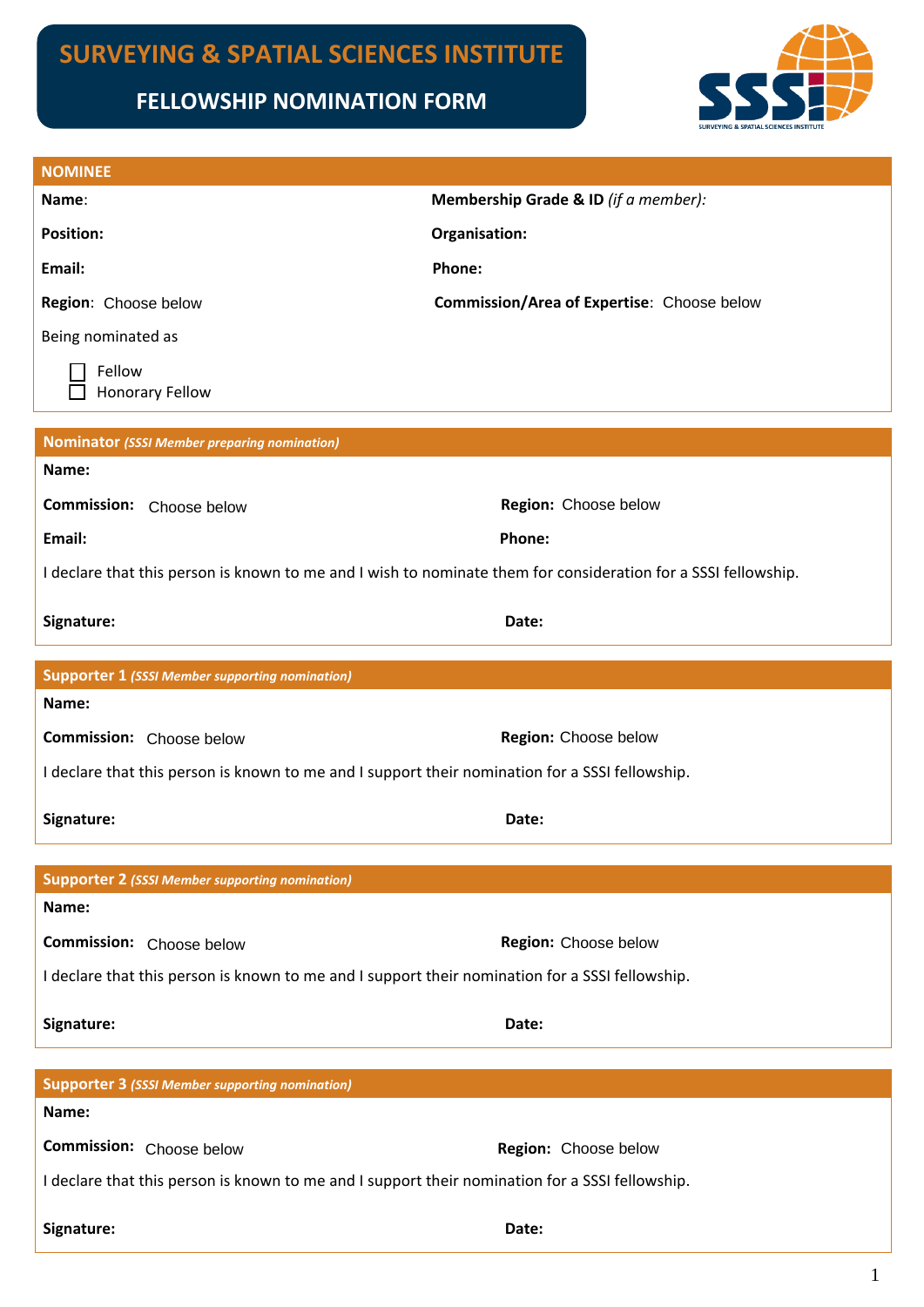

| <b>Endorsement by Region OR Commission Chair</b>                                                 |                             |  |
|--------------------------------------------------------------------------------------------------|-----------------------------|--|
| Name:                                                                                            |                             |  |
| Commission: Choose below                                                                         | <b>Region:</b> Choose below |  |
| I declare that I have reviewed this submission and support the nomination for a SSSI fellowship. |                             |  |
| Signature:                                                                                       | Date:                       |  |

The Nominator is to complete the citation on the following pages *(Executive Summary below PLUS pages 3-5 for Fellows and pages 6-8 for Honorary Fellows)* then submit this completed form to the SSSI [Member Engagement Officer](mailto:membership@sssi.org.au?subject=Fellowship%20Nomination)**.**

# **Executive Summary**

**Service to SSSI** 

*Please provide an overall summary of the nominee's achievements below. This will be utilised as the base for the citation read out when the fellowship is conferred at an event. MAX 250 WORDS*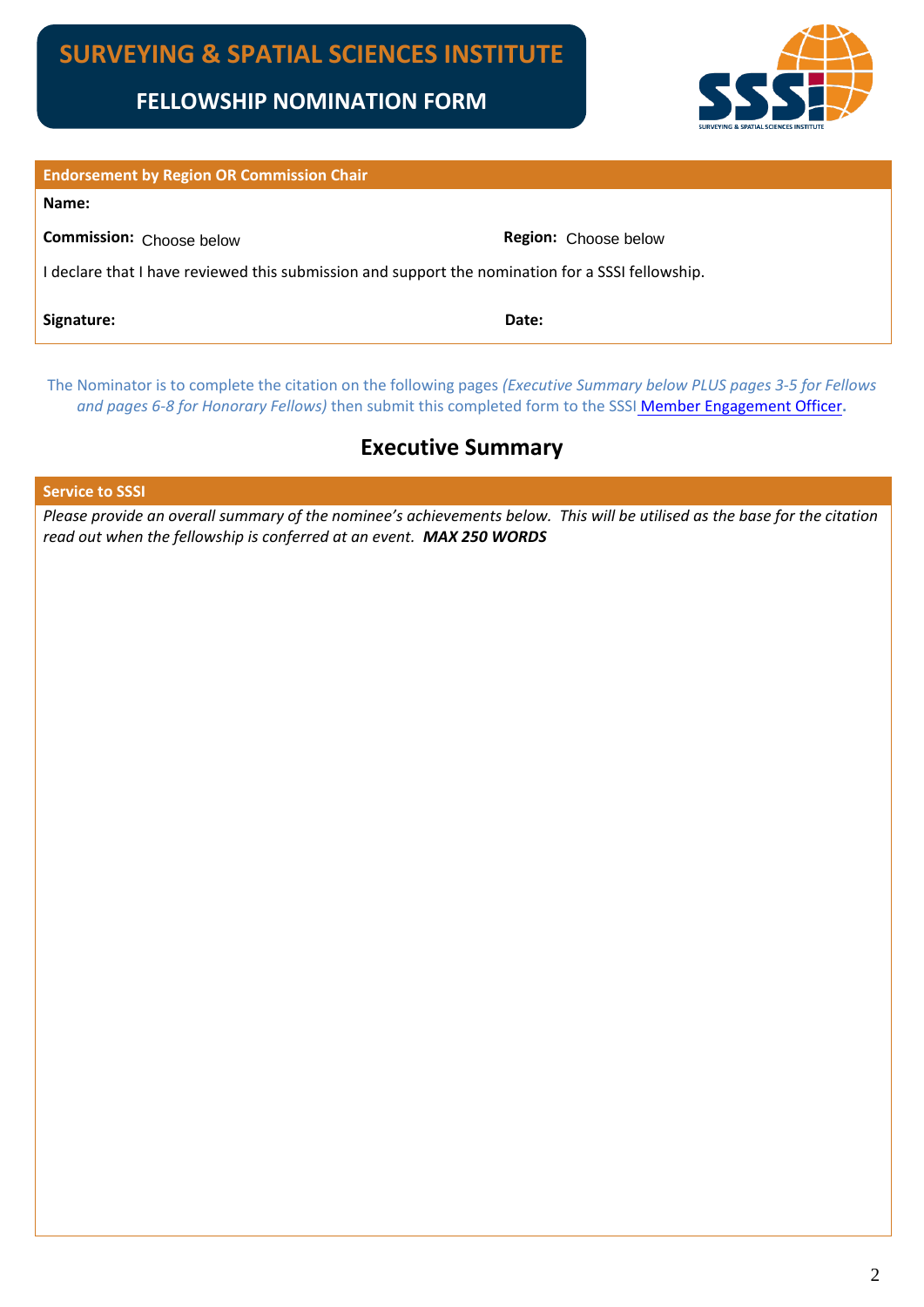

## **Citation for Nomination as a FELLOW**

#### **Service to SSSI**

*Criteria includes but not limited to:*

*- undertaken a leadership role on an official SSSI Committee (e.g. region, commission etc) or the Board over a sustained period*

*- developed, lead and/or implemented a significant SSSI related project or activity*

*- increased membership and/or raised the profile of a specific Region, Commission, Special Interest Group or SSSI as a whole, through substantial championing to the broader profession.*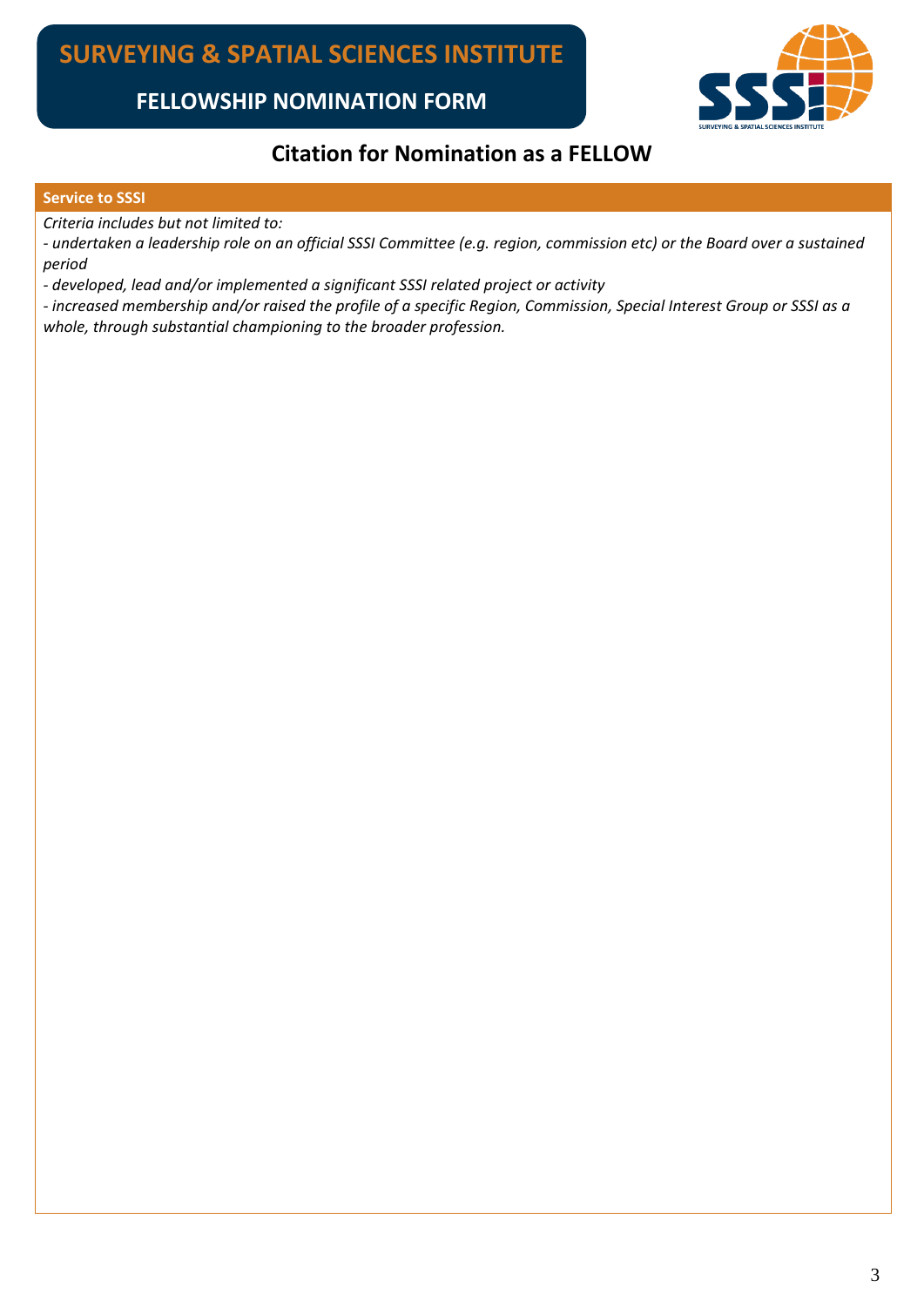

## **Citation for Nomination as a FELLOW** *cont***.**

#### **Contribution to the Profession**

*Criteria includes but is not limited to:*

*- promotion of surveying and spatial sciences and the status of its practitioners* 

*- notable activities that have enhanced the public perception of surveying or spatial scientists*

*- developed technology, programs or systems that have significantly improved the profession*

*- undertaken substantial research projects that have had tangible and widely acknowledged impacts on the practice of the surveying and spatial sciences.*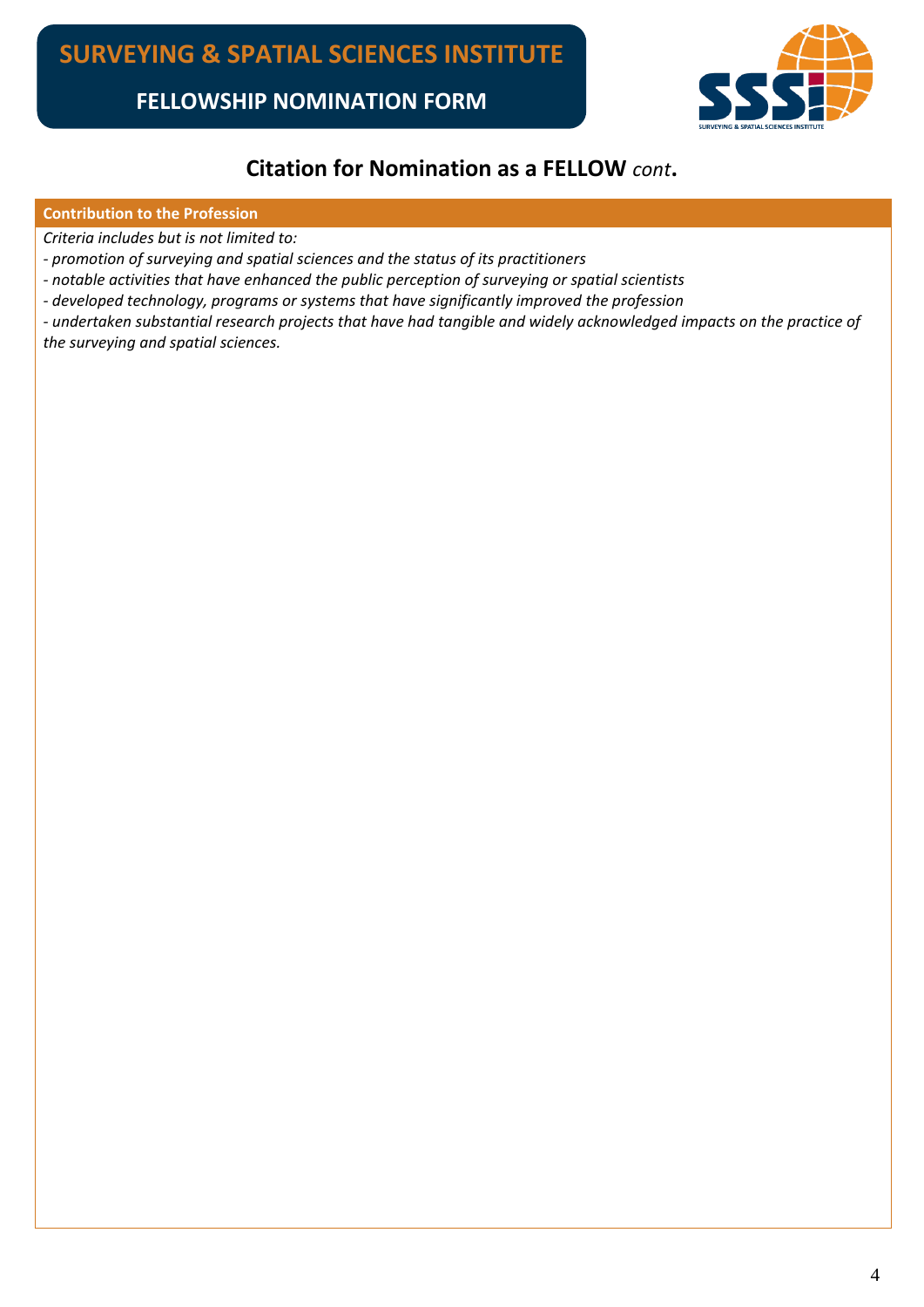

# **Citation for Nomination as a FELLOW** *cont***.**

**Additional Information (if required)**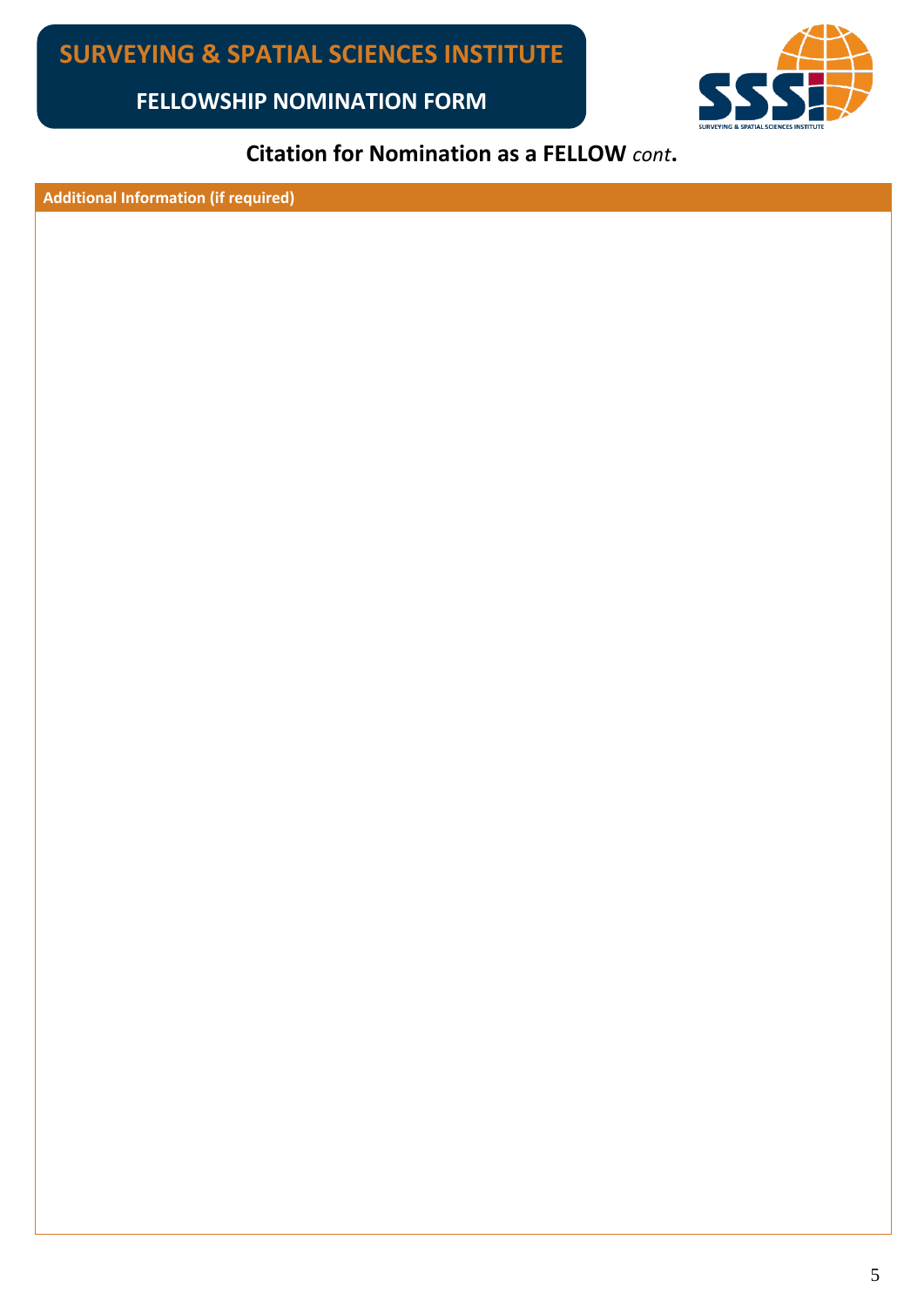

### **Citation for Nomination as an HONORARY FELLOW**

#### **Significant and lasting difference to the profession**

*Criteria includes but not limited to:*

- *promotion of surveying and spatial sciences and the status of its practitioners*
- *notable activities that have enhanced the public perception of surveying or spatial scientists*
- *developed technology, programs or systems that have significantly improved the profession*
- *undertaken substantial research projects that have had tangible and widely acknowledged impacts on the practice of the surveying and spatial sciences*
- *hold significant esteem amongst the profession through their leadership, commitment and dedication*
- *service to SSSI (and/or its predecessors) and its members through a key volunteer role, such as President.*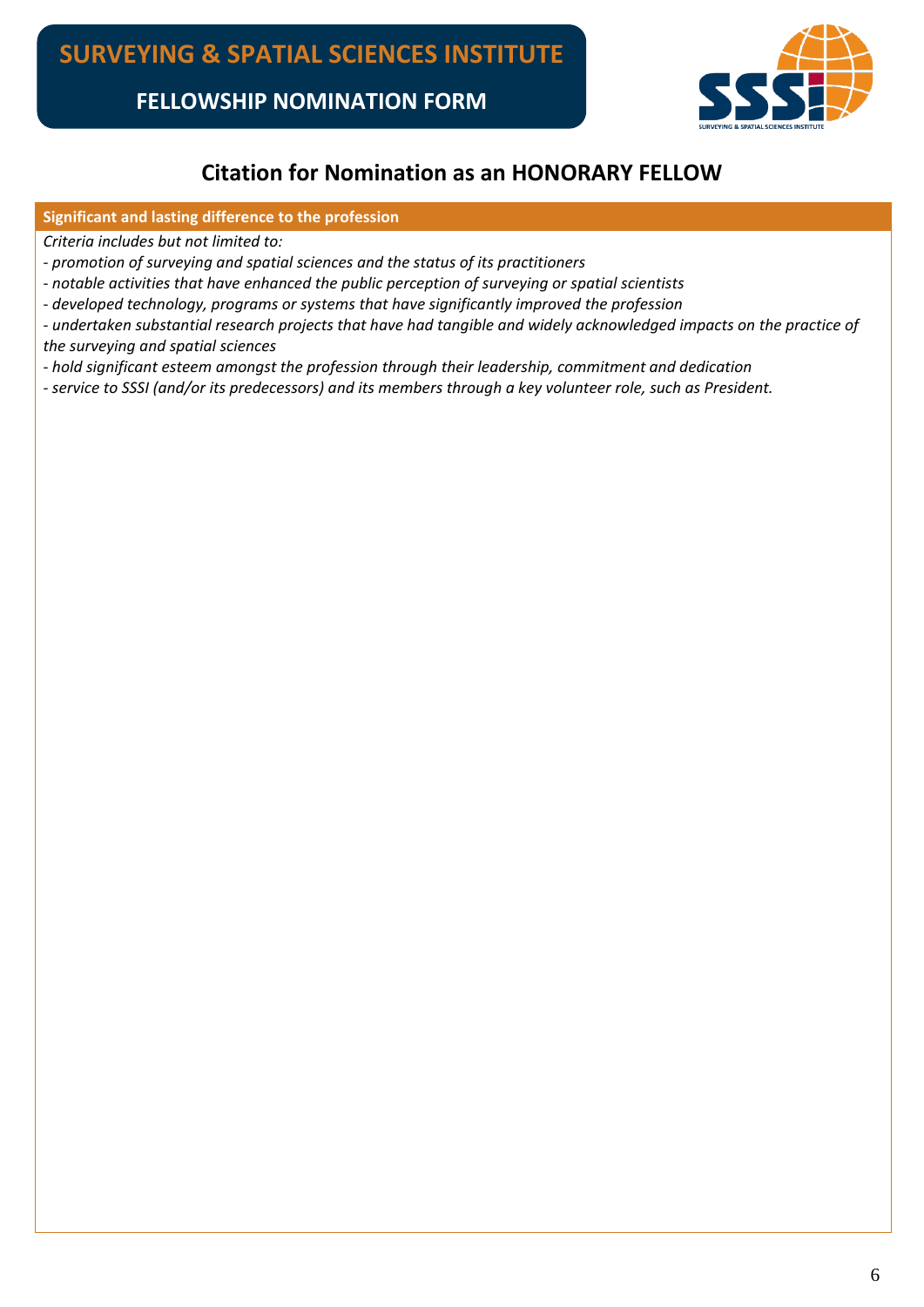

# **Citation for Nomination as an HONORARY FELLOW** *cont***.**

**Significant and lasting difference to the profession** *(cont)*